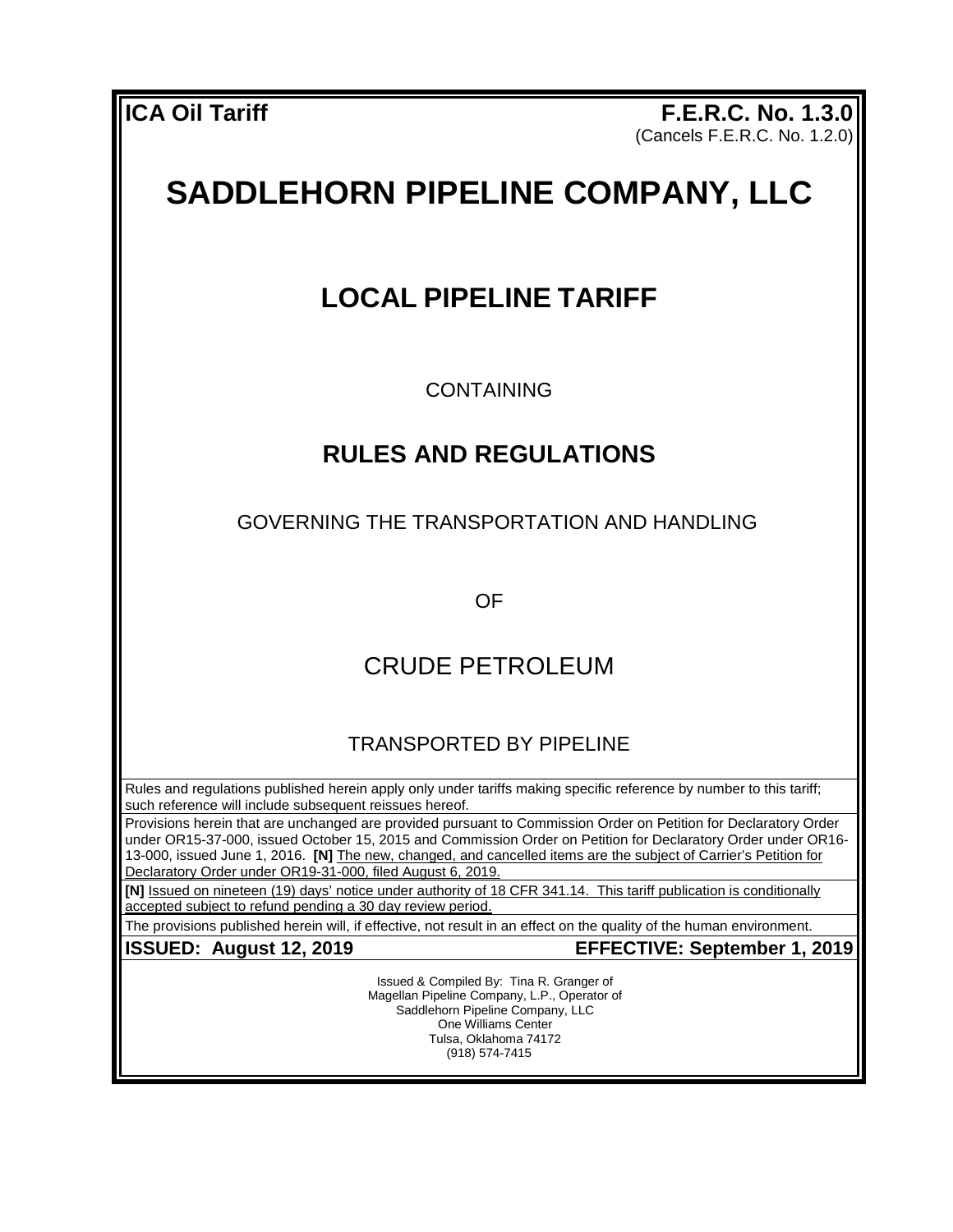### **Rules and Regulations Governing Crude Petroleum Transportation by Pipeline**

#### **15. DEFINITIONS**

"A.P.I." means American Petroleum Institute.

"Barrel" means forty-two (42) United States gallons.

"Carrier" means Saddlehorn Pipeline Company, LLC.

"Consignee" means the party to whom a Shipper has designated to receive the delivery of Crude Petroleum at the Destination.

"Crude Petroleum" means the grade or grades of the direct liquid products of oil or gas wells, including crude oil and condensate, meeting the required specifications established pursuant to this tariff which Carrier has undertaken to transport.

"Destination" has the meaning set forth in Carrier's Local Tariff.

"Origin" has the meaning set forth in Carrier's Local Tariff.

"Local Tariff" means Carrier's Local Tariff F.E.R.C. Nos. **[W]** 2.8.0 2.7.0, 3.5.0, 4.4.0, and 6.1.0 and 10.0.0 including any supplements thereto and reissues thereof.

"Shipper" means any party who agrees with Carrier for transportation of Crude Petroleum.

"U.S." means United States.

"Saddlehorn Crude Oil" means Crude Petroleum meeting the required specifications set forth in Item 25 below.

**[N]** "Saddlehorn Intermediate Crude Oil" means Crude Petroleum meeting the required specifications set forth in Item 25 below.

"Saddlehorn Light Crude Oil" means Crude Petroleum meeting the required specifications set forth in Item 25 below.

#### **20. COMMODITY**

Carrier is engaged in the transportation of Crude Petroleum only and therefore will not accept any other commodity for transportation under Carrier's applicable tariffs.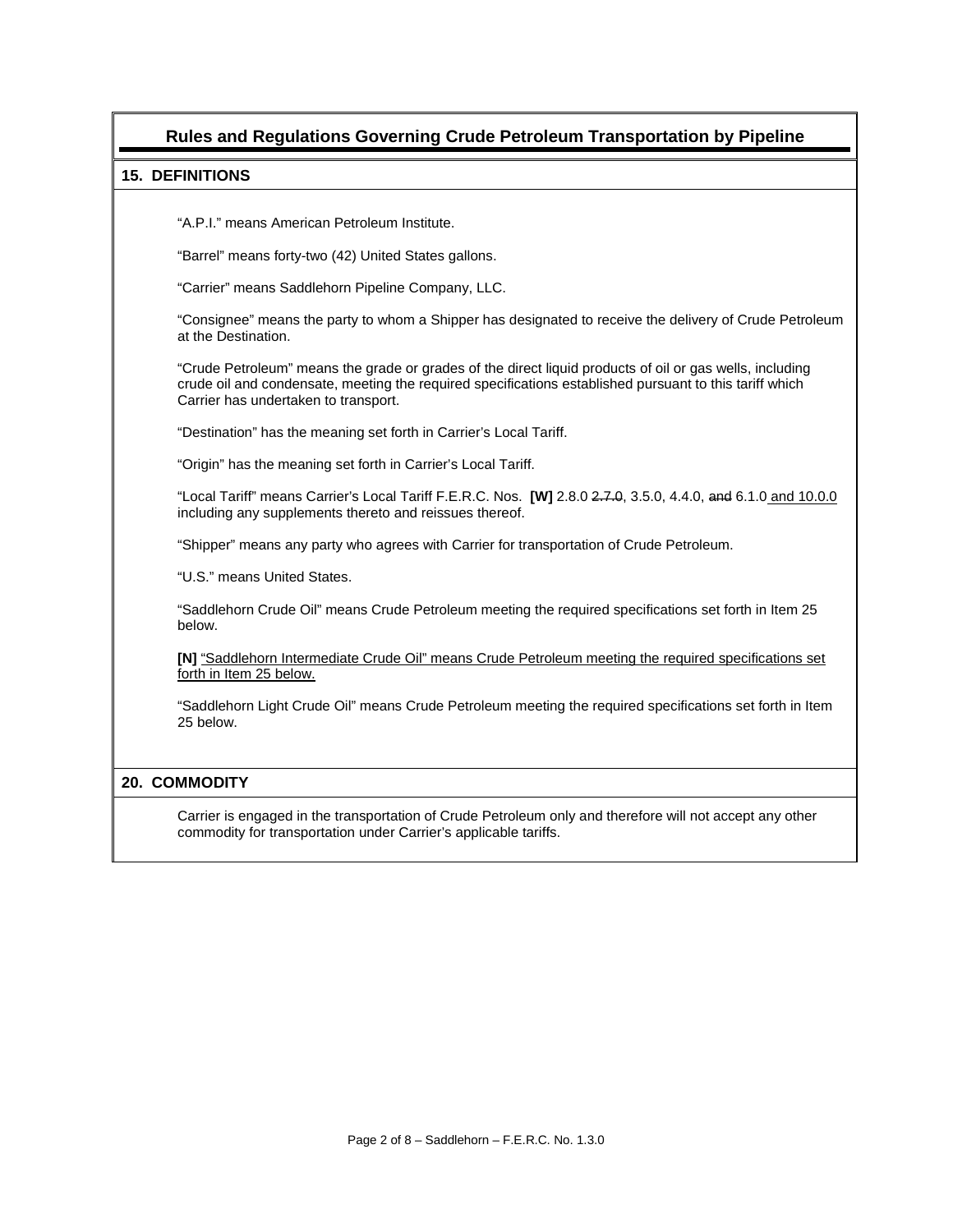#### **25. QUALITY SPECIFICATIONS**

Carrier will not accept any Crude Petroleum unless it meets the specifications listed in the chart below and unless other properties of such Crude Petroleum are such that it will be readily susceptible to transportation through Carrier's pipeline system. These specifications shall apply to each Barrel of Shipper's nomination and not be limited to the composite sample of the nomination.

|                               | <b>Saddlehorn Crude</b><br>Oil | [N]Saddlehorn<br><b>Intermediate Crude</b><br>Oil | <b>Saddlehorn Light</b><br><b>Crude Oil</b> |
|-------------------------------|--------------------------------|---------------------------------------------------|---------------------------------------------|
| API Gravity, <sup>o</sup> API | $35 - 44$                      | INI 42 - 46                                       | $>44-53$                                    |
| Sulfur Content, Weight %      | $\leq 0.40$                    | $INI \le 0.40$                                    | $\leq 0.15$                                 |
| <b>BS &amp; W</b>             | $\epsilon$ = 1.0%              | $[N] \le 1.0\%$                                   | $\leq$ 1.0%                                 |

Carrier will reject all tenders when: (i) the Reid vapor pressure of the Crude Petroleum exceeds twelve pounds (12 lbs.) at one hundred degrees Fahrenheit (100ºF); and/or (ii) the true vapor pressure of the Crude Petroleum might result in Carrier's non-compliance with federal, state or local regulations. If Carrier determines that a Shipper has delivered to Carrier's facilities Crude Petroleum that has been contaminated by the presence of any excessive metals including but not limited to chlorinated and/or oxygenated hydrocarbons and salt, such Shipper will be excluded from further entry into Carrier's facilities until such time as quality specifications have been demonstrated by Shipper to be met in Carrier's discretion.

#### **30. STORAGE**

Only storage necessarily incident to transportation will be provided by Carrier (which shall be deemed to include up to five (5) days' storage at Carrier's Origin and Destination facilities). Upon delivery of Crude Petroleum into Carrier's working tankage, title to such Crude Petroleum in Carrier's working tankage shall remain with Shipper and not with Carrier.

#### **40. MINIMUM SHIPMENTS**

Quantities of Crude Petroleum will be accepted for transportation as a single shipment to the Destination on Carrier's pipeline system only in amounts of 50,000 Barrels or greater. Quantities of less than 50,000 Barrels may be accepted by Carrier for transportation if operating conditions permit and if such Crude Petroleum is of like quality and characteristics of that currently being transported, all at Carrier's sole discretion.

#### **50. QUALITY AND QUANTITY OF RECEIPT AND DELIVERIES**

Carrier will accept for transportation Crude Petroleum that can be commingled or intermixed with a grade of Crude Petroleum which Carrier regularly transports between the Origin and the Destination of the shipment without materially reducing the value or altering the quality of any grade of Crude Petroleum which Carrier regularly transports over the route of the shipment.

Carrier will accept Crude Petroleum for transportation only on condition that Carrier shall not be liable to Shipper or Consignee for changes in gravity or quality which may occur from commingling or inter-mixing such Crude Petroleum with other Crude Petroleum in transit; and provided further that Carrier will not be obligated to deliver to Consignee the identical Crude Petroleum received from Shipper. However, Carrier will deliver to Consignee a grade of Crude Petroleum as nearly like the grade of Crude Petroleum received from Shipper as Carrier is regularly transporting as a common stream to the Destination.

Carrier will not be required to accept any Crude Petroleum that does not meet the specifications set forth in Item 25.

Carrier will not make a delivery of less than 50,000 Barrels of Crude Petroleum at the Destination except when necessitated by dispatching contingencies. Deliveries of less than 50,000 Barrels may be delivered if operating conditions permit all at Carrier's sole discretion.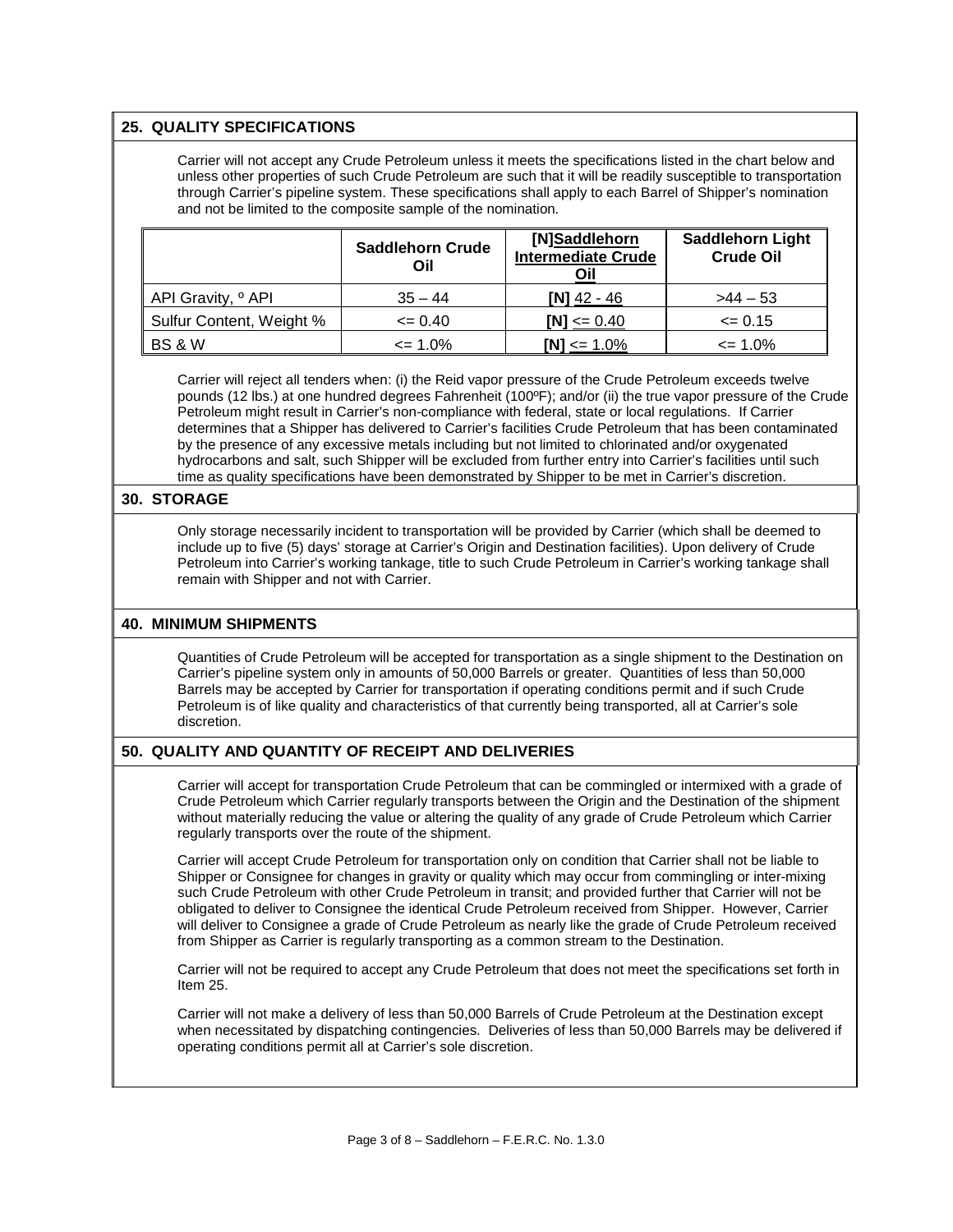#### **60. MEASUREMENT AND TENDER DEDUCTIONS**

The volume of Crude Petroleum received and delivered by Carrier will be measured in Barrel units by meter or by gauge. Measured volumes at recorded or observed temperatures will be converted to volumes at sixty degrees Fahrenheit (60ºF). Quantities shall be determined in accordance with applicable A.P.I. Manual of Petroleum Measurement Standards.

The volume of impurities in Crude Petroleum received and delivered by Carrier will be measured by an electrical or mechanical device or by physical test and such volume will be deducted from the volume of such receipts and deliveries.

Carrier shall determine all measurements, but Shipper and Consignee or their representatives may be present to witness them.

**[C]** A deduction of two-tenths (2/10) of one percent by volume will be assessed on each shipment of Saddlehorn Crude Oil received by Carrier.

**[W]** A tender deduction of one-fourth (1/4) of one percent by volume will be assessed on each shipment of Saddlehorn Light Crude Oil received by Carrier for the applicable route and product type as shown in the following table:

|                                      | <b>[N]</b> Ft. Laramie or Platteville |  |
|--------------------------------------|---------------------------------------|--|
|                                      | to Cushing                            |  |
| <b>[N] Saddlehorn Crude Oil</b>      | [N] 0.20%                             |  |
| [N]Saddlehorn Intermediate Crude Oil | [N] 0.20%                             |  |
| [N] Saddlehorn Light Crude Oil       | IN1 0.25%                             |  |

#### **70. NOMINATIONS REQUIRED**

Crude Petroleum for shipment through Carrier's pipeline system will be received only on proper notice showing the point at which the Crude Petroleum is to be received, point or points of delivery, Consignee (if any), the product grade and the amount of Crude Petroleum to be transported. The Shipper notice must be sent via Carrier's COBALT (or successor) system prior to 5:00 p.m. Central Time, on the 25<sup>th</sup> day of the month preceding the month for which the nominations apply; provided, however, if Carrier has reason to believe Pipeline Proration Procedures will apply for a delivery month, "New Shipper" (as such term is defined in Carrier's Pipeline Proration Procedures incorporated by reference in Item 150) nominations must be submitted to Carrier prior to 5:00 p.m. Central Time the  $13<sup>th</sup>$  day of the month preceding the month for which the nominations apply and "Regular Shipper" (as such term is defined in Carrier's Pipeline Proration Procedures incorporated by reference in Item 150) nominations must be submitted to Carrier prior to 5:00 p.m. Central Time the 15<sup>th</sup> day of the month preceding the month for which the nominations apply. If the nomination date falls on a weekend or holiday, then nominations are due on the last day that is not a weekend or holiday before the nomination date. Final confirmation of nominations will be completed by the business day following the twenty-fifth  $(25<sup>th</sup>)$  day of the month preceding the month for which the nominations apply.

#### **80. TITLE UNENCUMBERED**

The act of delivering Crude Petroleum to Carrier for transportation shall constitute a warranty that Shipper has unencumbered title thereto, or the unencumbered right to ship such Crude Petroleum. When any Crude Petroleum tendered for transportation is involved in litigation, the ownership of which may be in dispute or which may be encumbered by lien or charge of any kind, Carrier may require Shipper to post an indemnity bond (or other assurances of quality at Carrier's sole discretion) to protect Carrier against all loss.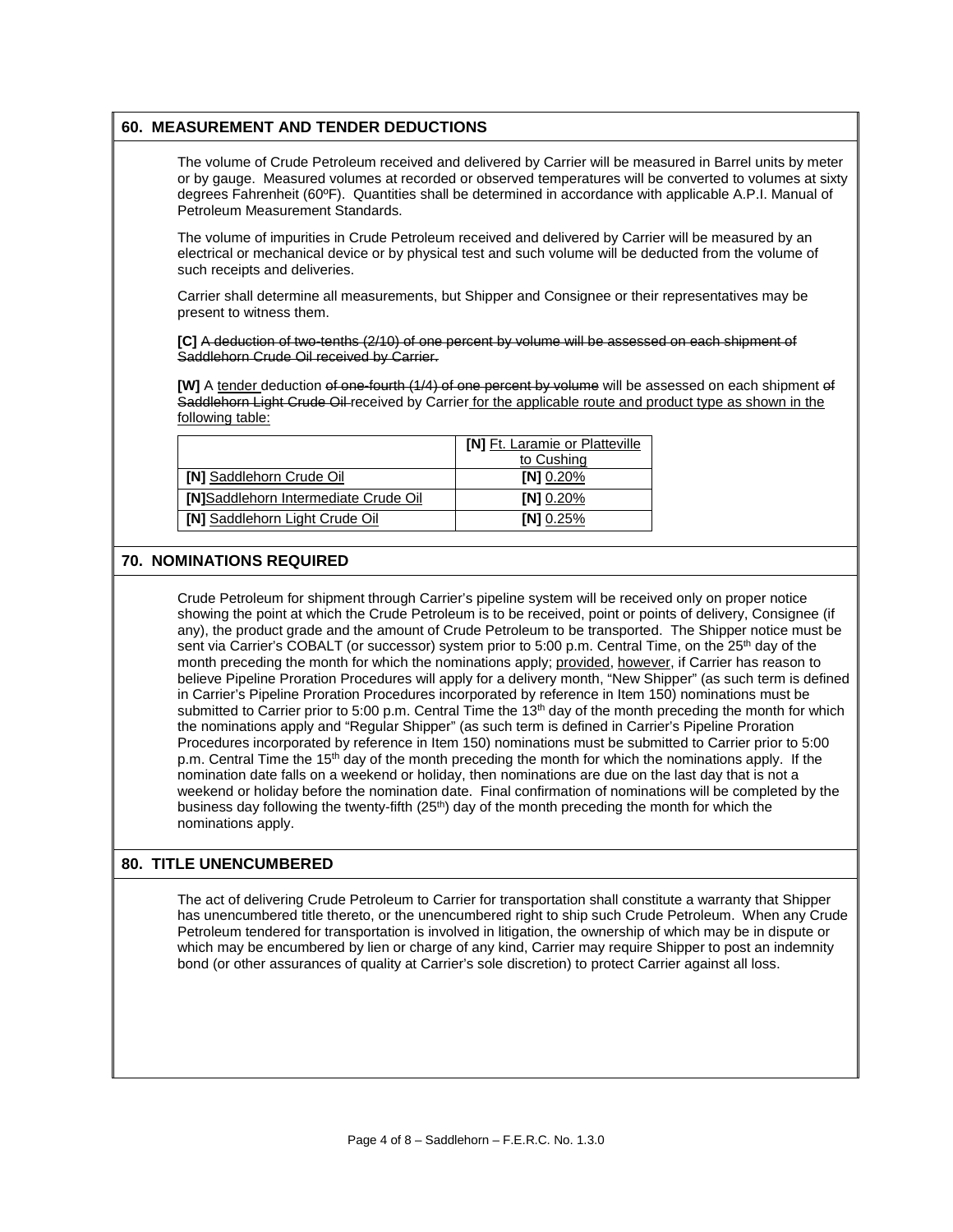#### **90. LIABILITY OF CARRIER**

Carrier shall not be liable for any loss or damage or delay caused by act of God, public enemy, quarantine, authority of law, strike, riots, fire or the act or fault of Shipper or Consignee, or for any other cause (a) not due to the negligence of Carrier, whether similar or dissimilar to the causes herein enumerated or (b) not arising out of the failure of Carrier to comply in all material respects with all applicable federal, state, or local governmental laws, rules, and regulations; and, in case of loss from any such causes set forth in (a) or (b) above, after Crude Petroleum has been received for transportation and before the same has been delivered to the Shipper or Consignee, the Shipper shall bear a loss in such proportion as the amount its shipment is to all of the Crude Petroleum in the custody of the Carrier at the time of such loss, and the Shipper shall be entitled to have delivered only such portion of its shipment as may remain after a deduction of its due proportion of such loss but in such event the Shipper shall be required to pay charges only on the quantity of Crude Petroleum delivered.

#### **95. DUTY OF CARRIER**

Carrier shall transport Crude Petroleum with reasonable dispatch, considering the quality of the Crude Petroleum, the distance of transportation and other material elements.

#### **100. PAYMENT OF TRANSPORTATION AND OTHER CHARGES**

Shipper shall pay the transportation and all other charges accruing on the volumes of Crude Petroleum delivered, adjusted to sixty degrees Fahrenheit (60°F). Carrier shall have a carrier's lien on all Crude Petroleum accepted for transportation to secure the payment of all charges, and may withhold said Crude Petroleum from delivery until all of the said charges shall have been paid.

Carrier will invoice Shipper each month for transportation and other charges incurred during the previous month. If such a bill is not paid within ten (10) days after date of invoice or, if later, any other due date, Carrier shall have the right to assess a late charge at an interest rate of 1.5% per month, unless such rate is greater than the maximum rate allowed by law, in which case the maximum rate allowed by law will be used. Such late charge shall accrue from ten (10) days after date of invoice (or such other later due date, if any) until payment is made.

Carrier may require that all payments to Carrier for services pertaining to the transportation of Crude Petroleum be by wire transfer in accordance with the instructions on the Carrier's invoice to Shipper.

In the event Carrier determines at its sole discretion that the financial condition of a Shipper or Shipper's credit support provider (if any) is or has become impaired or unsatisfactory, Carrier will provide notice to Shipper and Shipper will provide adequate assurance of performance to Carrier in the form, amount, and from an issuer reasonably acceptable to Carrier.

"Adequate assurance of performance" includes, at Carrier's sole discretion, (1) prepayment by wire transfer of all charges reasonably anticipated to be incurred by Shipper for two (2) months of shipments by Shipper plus 10%, which shall be held by Carrier without interest accruing thereon until credited to Shipper, (2) a standby letter of credit at Shipper's expense in favor of Carrier in an amount sufficient to ensure payment of all charges reasonably anticipated to be incurred by Shipper for two (2) months of shipments by Shipper plus 10%, and, in a form, and from an institution reasonably acceptable to Carrier, or (3) a guaranty in an amount sufficient to ensure payment of all charges reasonably anticipated to be incurred by Shipper for two (2) months of shipments by Shipper plus 10%, and in a form, and from a third party reasonably acceptable to Carrier.

In the event that Shipper fails to comply with any such requirement on or before the date supplied in Carrier's notice to Shipper, Carrier shall not be obligated to provide Shipper access to Carrier's pipeline facilities or provide services pursuant to the applicable tariffs until such requirement is fully met. Any costs or charges incurred by Carrier arising out of any delay in providing Shipper access to Carrier's pipeline facilities or services pursuant to the applicable tariffs shall be borne solely by Shipper and reimbursed to Carrier upon receipt of Carrier's invoice therefor.

In addition to all other liens, statutory or otherwise, to which Carrier is entitled and unless the following grant is expressly prohibited by the terms of one or more security agreements or credit agreements creating prior, perfected security interests in the hereinafter-defined Collateral, Shipper hereby grants to Carrier a first priority, continuous and continuing security interest in all of the following, whether now or hereafter existing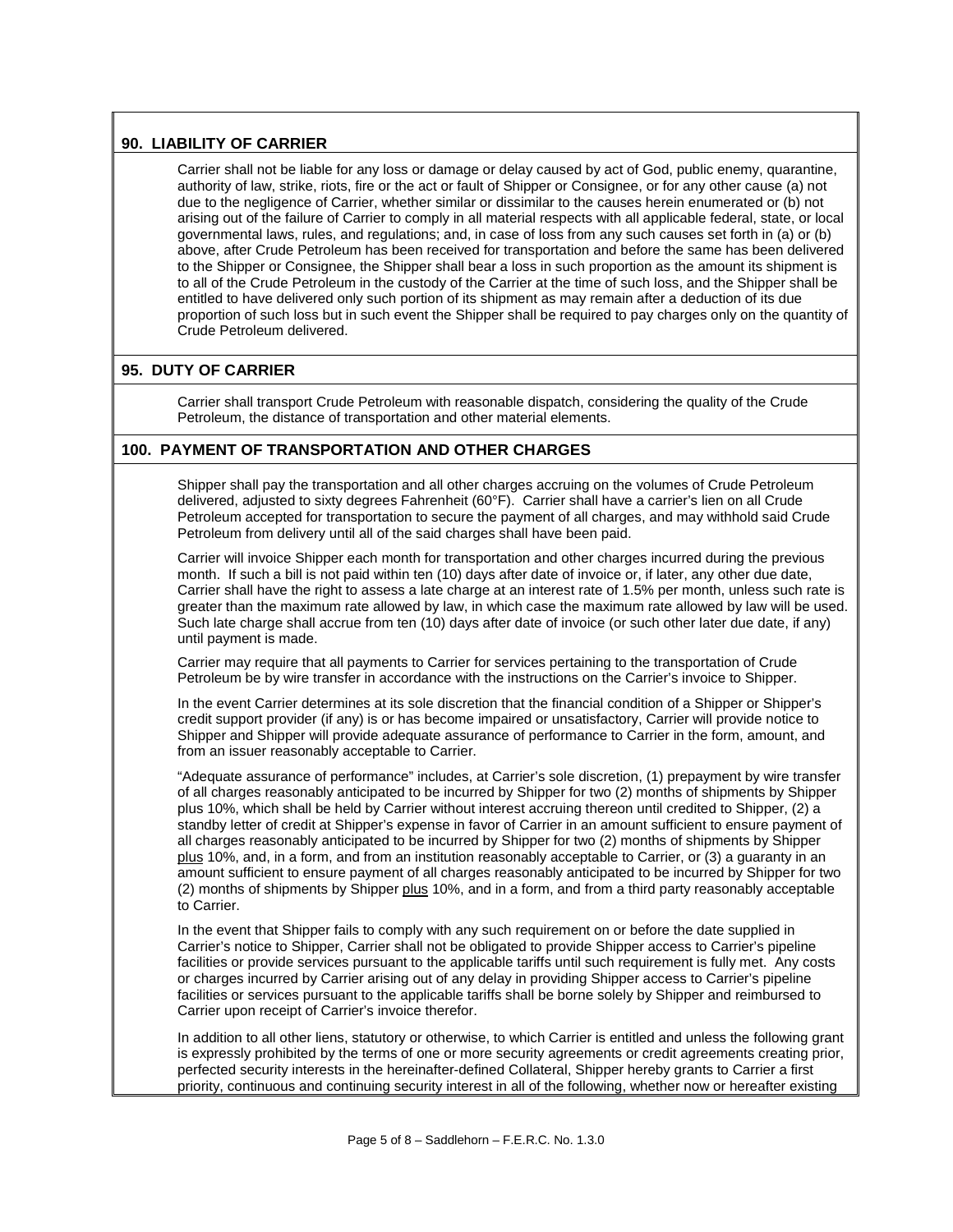or acquired, as collateral for the prompt and complete payment and performance of Shipper's Obligations (as defined below): (a) All Crude Petroleum accepted by Carrier for transportation, terminalling, or otherwise while in the possession of Carrier; (b) all other property of Shipper now in the possession of and at any time and from time to time hereafter delivered to Carrier or its agents but only while in the possession of Carrier; and (c) all of Shipper's pre-payments, deposits, balances, and credits with, and any of its claims against, Carrier, at any time existing. The property described or referred to in subsections (a) through (c) above is collectively referred to as the "Collateral." This grant secures the following (collectively the "Obligations"): (a) all antecedent, current and future transportation, terminalling, special, ancillary and other lawful charges arising under or related to the applicable tariffs or the contracts entered into in connection with the applicable tariffs; (b) the repayment of any amounts that Carrier may advance or spend for the maintenance, storage or preservation of the Collateral; (c) all amounts owed under any modifications, renewals or extensions of any of the foregoing obligations; and (d) all other amounts now or in the future owed by Shipper to Carrier, whether or not of the same kind or class as the other obligations owed by Shipper to Carrier. Shipper authorizes Carrier to file such financing statements or other documents necessary to perfect and maintain the security interest herein granted.

#### **120. CLAIMS TIME FOR FILING**

As a condition precedent to recovery for loss, damage, or delay to shipments, claims must be filed in writing with Carrier within nine months after delivery of shipment, or, in case of failure to make delivery, then within nine months after a reasonable time for delivery has elapsed. Suits for loss or damage may be instituted only within two (2) years and one (1) day after delivery of the property, or in the case of failure to make delivery, then within two (2) years and one (1) day after a reasonable time for delivery has elapsed; provided, however, that where claims have been duly filed with Carrier, suit must be brought within two (2) years and one (1) day after notice in writing is given by Carrier to the claimant that Carrier has disallowed the claim or any part or parts thereof specified in the notice. Where claims for loss or damage are not filed or suits are not instituted thereon in accordance with the foregoing provisions, such claims will not be paid and Carrier will not be liable.

#### **130. PIPEAGE CONTRACT REQUIRED**

Separate pipeage contracts in accord with this tariff and the regulations covering further details related to pipeline connections or facilities ancillary to Carrier's system may be required of Shipper before any obligation to provide transportation shall arise.

#### **140. DIVERSION OR RECONSIGNMENT**

Provided no back haul is required, diversion or reconsignment will be made on timely written request from the Shipper. No additional charge will be made for the diversion or reconsignment service. The rate to be applied under this rule is the rate from Origin to the Destination.

#### **150. PIPELINE PRORATION PROCEDURES**

When there shall be tendered to Carrier, for transportation, more Crude Petroleum than can be immediately transported, the transportation furnished by Carrier shall be apportioned **[W]** by segment among Shippers as provided in Carrier's Pipeline Proration Procedures **[W]**, dated as follows:.

- **[N]** Ft. Laramie, Wyoming to Cheyenne Junction, Wyoming: September 1, 2019
- **[N]** Laramie County Central Delivery Point, Laramie County, Wyoming to Cheyenne Junction, Wyoming: March 10, 2017
- **[N]** Cheyenne Junction, Wyoming to Platteville, Colorado: September 1, 2019
- **[N]** Platteville, Colorado to Cushing, Oklahoma: September 1, 2019

**[W]** All Carrier's Pipeline Proration Procedures dated August 1, 2016 are available on Carrier's, or its designee's, Internet site at

[http://www.magellanlp.com/directory/Crude\\_Saddlehorn/summarysheets/Proration%20Procedures-](http://www.magellanlp.com/directory/Crude_Saddlehorn/summarysheets/Proration%20Procedures-Saddlehorn.pdf)[Saddlehorn.pdf](http://www.magellanlp.com/directory/Crude_Saddlehorn/summarysheets/Proration%20Procedures-Saddlehorn.pdf) **[W]** <https://www.magellanlp.com/WhatWeDo/LiquidPipelineTariffs.aspx> or on request.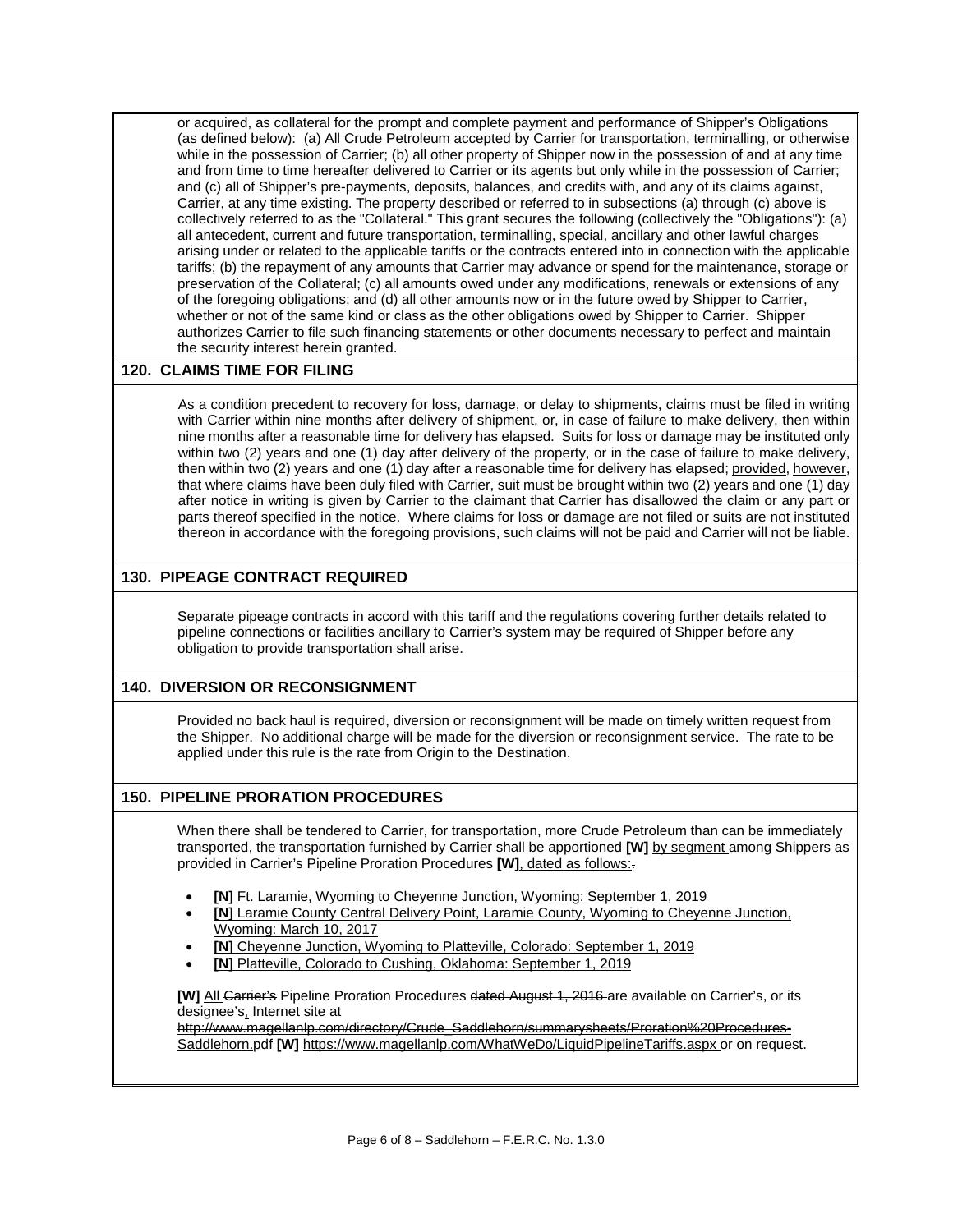#### **160. APPLICATION OF RATES FROM INTERMEDIATE POINTS**

Crude Petroleum received from a point on Carrier's pipeline facilities that is not named in Carrier's Local Tariff, but which is intermediate to a point from which rates are published, will be assessed the rate in effect from the next more distant point published in Carrier's Local Tariff.

#### **170. APPLICATION OF RATES TO INTERMEDIATE POINTS**

Crude Petroleum destined to a point on Carrier's lines that is not named in Carrier's Local Tariff, but which is intermediate to a point to which rates are published, will be assessed the rate in effect to the next more distant point published in Carrier's Local Tariff.

#### **180. LINE FILL AND TANK BOTTOMS INVENTORY REQUIREMENTS; JOINT PIPELINE**

Prior to delivering Barrels out of Carrier's pipeline system, each Shipper will be required to supply a pro rata share of Crude Petroleum necessary for pipeline and tankage fill to ensure efficient operation of Carrier's pipeline system, as determined by Carrier in its sole discretion. Carrier shall revise its line fill apportionment every calendar quarter based on the volume shipped during such calendar quarter, and provide notice of such calendar quarterly apportionment to each Shipper.

If the pro rata share of Crude Petroleum to be provided by a Shipper for this purpose changes after Carrier's calendar quarterly reconciliation, Shipper shall promptly be required to provide the difference of Crude Petroleum to Carrier or Carrier shall promptly redeliver the difference of Crude Petroleum to Shipper, as applicable.

Carrier shall redeliver Shipper's pro rata share of Crude Petroleum provided under this Item 180 only after Shipper balances have been reconciled between Shipper and Carrier. Carrier, at its discretion, may require advance payment of transportation charges on the volumes of Crude Petroleum to be cleared from Carrier's system, and any unpaid accounts, before final delivery of Shipper's Crude Petroleum will be made. Carrier shall have a reasonable period of time, not to exceed ninety (90) days, from the date of Carrier's calendar quarterly apportionment, or from the date of notice by Shipper to Carrier of Shipper's election to receive redelivery of such difference of Crude Petroleum, if applicable, to complete administrative and operational requirements incidental to Shipper withdrawal.

Upon delivery of Crude Petroleum by Shipper to Carrier for this purpose, title to such Crude Petroleum shall remain with Shipper and not Carrier.

Carrier's pipeline system is part of an undivided joint interest pipeline system (the "Joint Pipeline"). The Joint Pipeline is owned by Carrier and another common carrier (each, an "Owner" and collectively, the "Owners"), and is operated by a third-party contractual operator appointed by the Owners (the "Operator"). Each Owner is responsible for ensuring that its shippers provide line fill associated with throughput of product shipped on such Owner's pipeline system from time to time as determined by the Operator to ensure the efficient and effective operation of the Joint Pipeline.

In connection with Carrier's calendar quarterly reconciliation of line fill among its Shippers, and in furtherance of the foregoing Joint Pipeline line fill requirements, the Operator will first determine and notify each Owner of the line fill apportionment between each Owner's pipeline system. Each Owner will cause its shippers to promptly satisfy any such calendar quarterly re-apportionment as determined by the Operator. If the pro rata share of Crude Petroleum to be provided by an Owner's shippers changes after Operator's calendar quarterly reconciliation, each Owner shall cause its shippers to promptly provide the difference of Crude Petroleum to such Owner, or such Owner shall promptly redeliver the difference of Crude Petroleum to its shippers, as applicable.

Each Owner's (and its shippers') right to use its share of capacity on the Joint Pipeline is conditioned on its compliance with the provisions set forth in this Item 180.